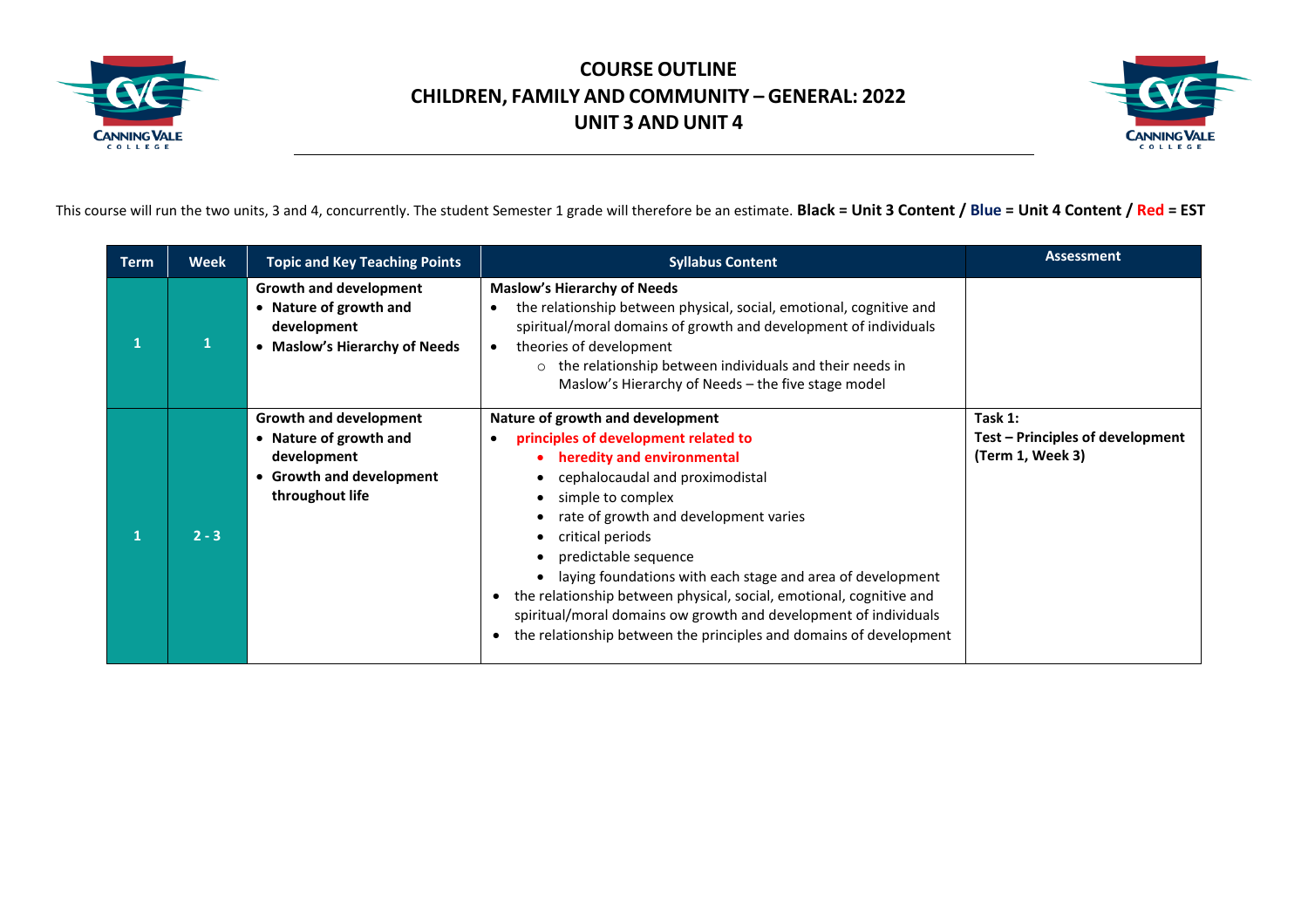



| <b>Term</b> | <b>Week</b> | <b>Topic and Key Teaching Points</b>                                                                                                                                             | <b>Syllabus Content</b>                                                                                                                                                                                                                                                                                                                                                                                                                                                                                                                                                                                                                   | <b>Assessment</b>                                            |
|-------------|-------------|----------------------------------------------------------------------------------------------------------------------------------------------------------------------------------|-------------------------------------------------------------------------------------------------------------------------------------------------------------------------------------------------------------------------------------------------------------------------------------------------------------------------------------------------------------------------------------------------------------------------------------------------------------------------------------------------------------------------------------------------------------------------------------------------------------------------------------------|--------------------------------------------------------------|
| 1           | $4 - 5$     | <b>Growth and development</b><br>• Factors affecting development<br>• Influences on individuals and<br>families<br><b>Influences and Impact</b><br>• Ethical and legal awareness | <b>Factors affecting development</b><br>family types and structures in contemporary Australian society<br>$\bullet$<br>impact of change in family types and structures on relationships,<br>$\bullet$<br>growth and development of individuals and families<br>influences on growth and development of individuals and families<br>$\bullet$<br>social<br>cultural<br>environmental<br>economic<br>political<br>technological<br><b>Ethical and legal awareness</b><br>the concepts of laws, sanctions and social cohesion<br>$\bullet$<br>the social and environmental responsibilities of individuals and<br>$\bullet$<br>family groups |                                                              |
| 1           | 6           | <b>Growth and development</b><br>• Nature of growth and<br>development<br>• Bronfenbrenner's theory of<br>ecological systems                                                     | Bronfenbrenner's theory of ecological systems<br>theories of development<br>Bronfenbrenner's theory of ecological systems - the five<br>environmental systems                                                                                                                                                                                                                                                                                                                                                                                                                                                                             |                                                              |
|             | $7 - 8$     | <b>Taking action</b><br>• Communicating and<br>advocating<br>• Inequity and injustice issues                                                                                     | <b>Communicating and advocating</b><br>locate, select, organise, present and evaluate information from<br>$\bullet$<br>primary and secondary sources<br>inequity or injustice issues experienced by individuals and/or families<br>$\bullet$<br>the concept of advocating<br>$\bullet$                                                                                                                                                                                                                                                                                                                                                    | Task 2:<br>Inequity and injustice issues<br>(Term 1, Week 8) |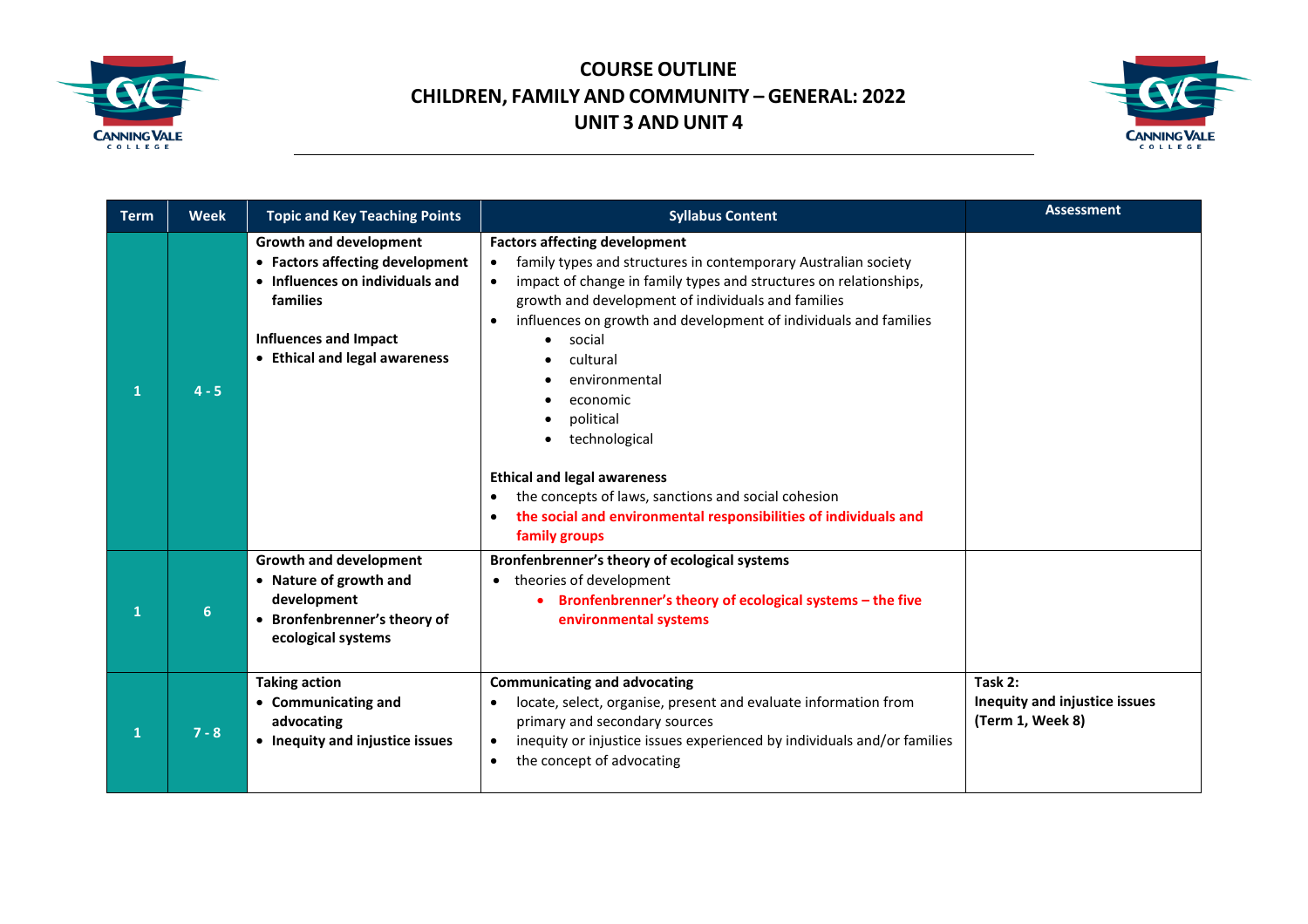



| <b>Term</b>    | <b>Week</b>  | <b>Topic and Key Teaching Points</b>  | <b>Syllabus Content</b>                                                                            | <b>Assessment</b>                      |
|----------------|--------------|---------------------------------------|----------------------------------------------------------------------------------------------------|----------------------------------------|
|                |              | <b>Taking action</b>                  | <b>Managing and collaborating</b><br>interpersonal skills for working collaboratively<br>$\bullet$ | Task 3:<br><b>Cultural celebration</b> |
|                |              | • Managing and collaborating          | o teamwork                                                                                         | (Term 2, Week 3)                       |
|                |              | • Cultural diversity                  | conflict resolution                                                                                |                                        |
|                |              | Influences and impacts                | $\circ$<br>assertiveness<br>$\Omega$                                                               |                                        |
|                |              |                                       | effective communication<br>$\circ$                                                                 |                                        |
|                |              | • Social structures and systems       | problem solving<br>$\circ$                                                                         |                                        |
|                |              | Social issues and trends<br>$\bullet$ |                                                                                                    |                                        |
|                |              |                                       | Social structures and systems                                                                      |                                        |
|                |              |                                       | impact of attitudes, beliefs and values on the provision, management<br>$\bullet$                  |                                        |
|                | $9 - 10$     |                                       | and use of resources, networks and support systems                                                 |                                        |
|                |              |                                       |                                                                                                    |                                        |
| $\overline{2}$ | $\mathbf{1}$ |                                       | Social issues and trends                                                                           |                                        |
|                |              |                                       | influence of cultural diversity within communities<br>$\bullet$                                    |                                        |
|                |              |                                       | customs<br>$\circ$                                                                                 |                                        |
|                |              |                                       | social cohesion<br>O                                                                               |                                        |
|                |              |                                       | social network<br>$\circ$                                                                          |                                        |
|                |              |                                       | beliefs and values<br>$\circ$                                                                      |                                        |
|                |              |                                       | inclusivity<br>$\circ$                                                                             |                                        |
|                |              |                                       | evaluation of resources and support systems to address social issues<br>٠                          |                                        |
|                |              |                                       | and trends                                                                                         |                                        |
|                |              |                                       |                                                                                                    |                                        |
|                |              |                                       |                                                                                                    |                                        |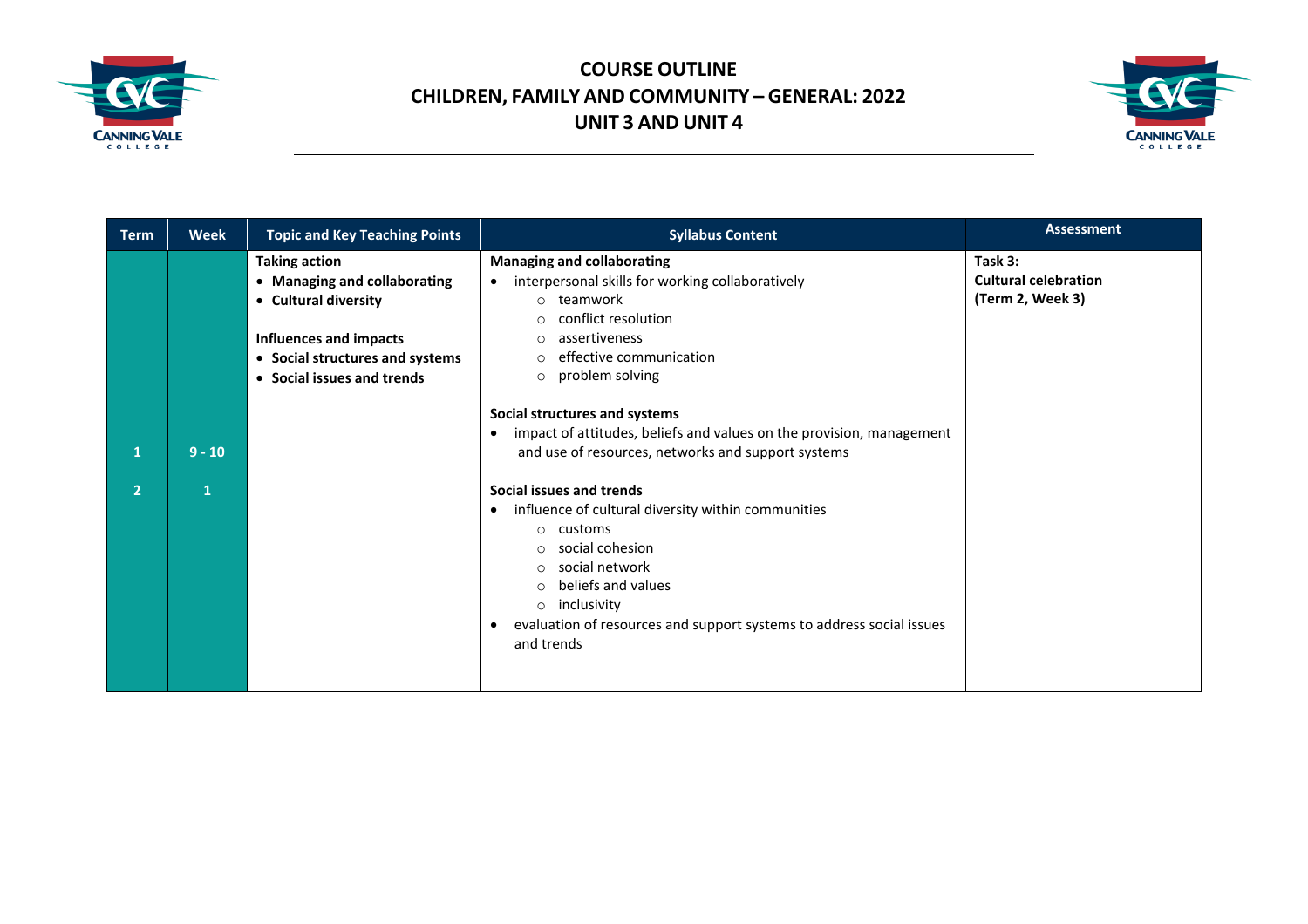



| <b>Term</b>    | <b>Week</b> | <b>Topic and Key Teaching Points</b>                                                                                                                                                                                                   | <b>Syllabus Content</b>                                                                                                                                                                                                                                                                                                                                                                                                                                                                                                                                                                                                                                                                                            | <b>Assessment</b>                                                                                                                                                                                     |
|----------------|-------------|----------------------------------------------------------------------------------------------------------------------------------------------------------------------------------------------------------------------------------------|--------------------------------------------------------------------------------------------------------------------------------------------------------------------------------------------------------------------------------------------------------------------------------------------------------------------------------------------------------------------------------------------------------------------------------------------------------------------------------------------------------------------------------------------------------------------------------------------------------------------------------------------------------------------------------------------------------------------|-------------------------------------------------------------------------------------------------------------------------------------------------------------------------------------------------------|
| $\overline{2}$ | $2 - 5$     | <b>Taking action</b><br>• Processes for meeting needs<br>• Managing and collaborating<br>• Families in Australia<br>Influences and impacts<br>• Social structures and systems<br>• Social issues and trends<br>• Families in Australia | Processes for meeting needs<br>the functional, social, cultural and economic features of products,<br>services or systems developed for individuals, families and<br>communities to meet their needs<br>influences on the development of a product, service or system to<br>$\bullet$<br>meet the needs of individuals, families and communities<br><b>Managing and collaborating</b><br>self-management skills to effectively use resources<br>Social structures and systems<br>the relationship between changes in family types and structures<br>$\bullet$<br>and community beliefs and values<br>Social issues and trends<br>the impact of change in family types and structures on community<br>٠<br>services | Task 3:<br><b>Cultural celebration</b><br>(Term 2, Week 3)<br>Task 4:<br>Families in Australia - a care<br>package<br>(Term 2, Week 7)<br>Task 5:<br><b>Externally set task</b><br>(Term 2, Week 3-5) |
| $\overline{2}$ | $6 - 7$     | <b>Influences and impacts</b><br><b>Ethical and legal awareness</b><br>$\bullet$                                                                                                                                                       | <b>Ethical and legal awareness</b><br>rights and responsibilities of individuals and groups when entering<br>into contracts<br>aim and purpose of The United Nations Convention on the Rights of<br>the Child 1989 (registered 1990) and its effect on wellbeing of<br>children, families and communities<br>aim and purpose of the Family Law Act 1975 and its effect on<br>wellbeing of children, families and communities<br>aim and purpose of the Working with Children Act 2004 and its effect<br>on the wellbeing of children, families and communities                                                                                                                                                     | Task 4:<br>Families in Australia - a care<br>package<br>(Term 2, Week 7)                                                                                                                              |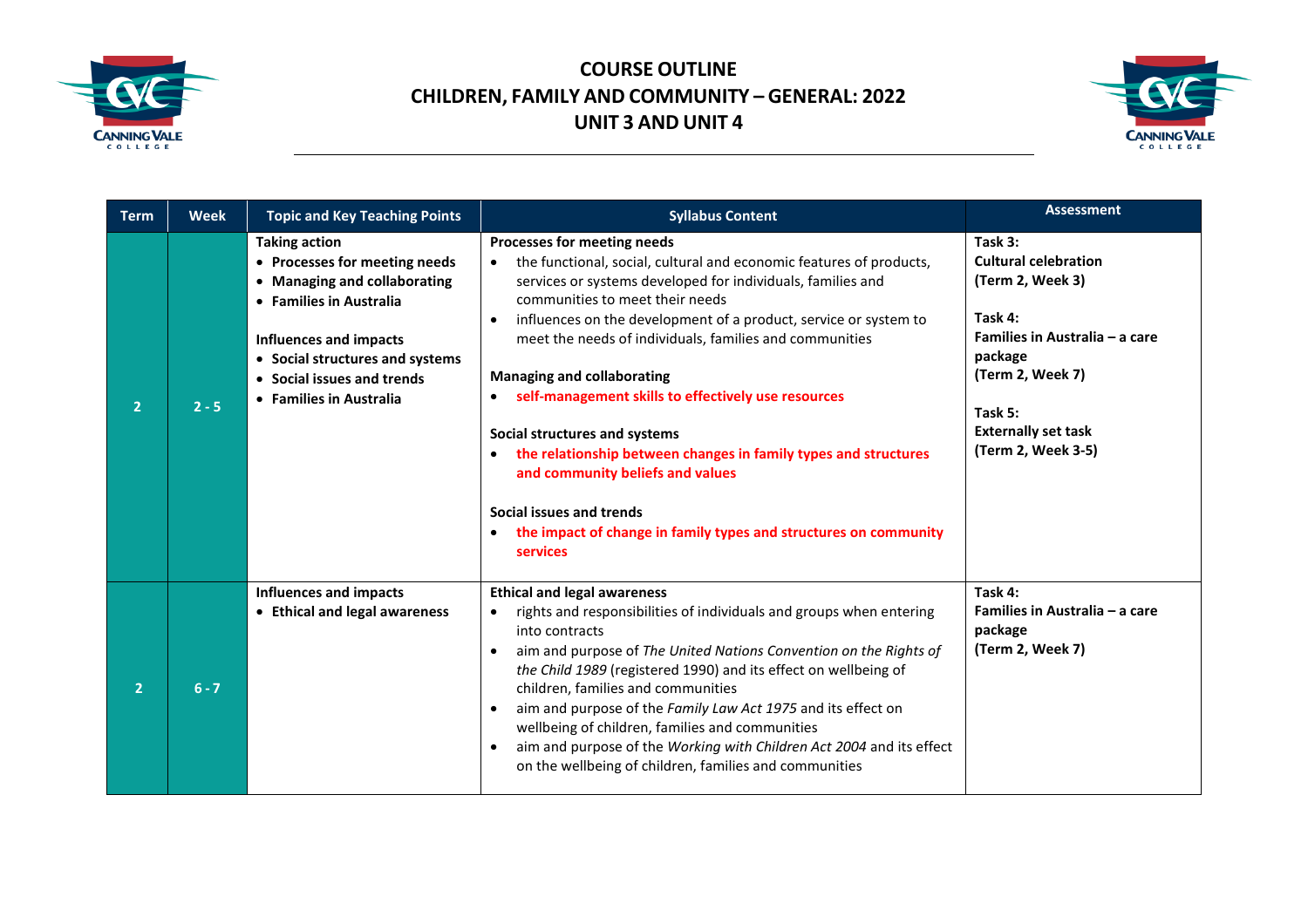



| <b>Term</b>                      | <b>Week</b>   | <b>Topic and Key Teaching Points</b>                                                                                                     | <b>Syllabus Content</b>                                                                                                                                                                                                                                                                                                                                                                                                                                                                                                            | <b>Assessment</b>                                                        |
|----------------------------------|---------------|------------------------------------------------------------------------------------------------------------------------------------------|------------------------------------------------------------------------------------------------------------------------------------------------------------------------------------------------------------------------------------------------------------------------------------------------------------------------------------------------------------------------------------------------------------------------------------------------------------------------------------------------------------------------------------|--------------------------------------------------------------------------|
| $\overline{2}$                   | 8             | <b>Growth and development</b><br>• Nature of growth and<br>development<br>• Impacts on growth and<br>development                         | Nature of growth and development<br>factors impacting on the growth and development of individuals<br>biological<br>social<br>cultural<br>environmental<br>political                                                                                                                                                                                                                                                                                                                                                               |                                                                          |
| $\overline{2}$<br>$\overline{3}$ | $9 - 10$<br>1 | <b>Growth and development</b><br>• Nature of growth and<br>development<br>• The theorists                                                | Nature of growth and development - the theorists<br>the relationship between growth and development for individuals<br>$\bullet$<br>and groups with respect to the following theories:<br>Piaget's theory of cognitive development - the four stages of<br>cognitive development<br>Erikson's theory of psychosocial development - the eight<br>developmental stages<br>Vygotsky's theory of sociocultural development<br>zone of proximal development<br>$\circ$<br>more knowledgeable other<br>$\circ$<br>scaffolding<br>$\circ$ | Task 6:<br>Growth and development - the<br>theorists<br>(Term 3, Week 1) |
| $\overline{3}$                   | $2 - 3$       | <b>Influences and impacts</b><br>• Social structures and systems<br><b>Ethical and legal awareness</b><br>$\bullet$<br>• Social cohesion | <b>Social structures and systems</b><br>the concept of social cohesion<br>$\bullet$<br>factors impacting on social cohesion within communities<br>$\bullet$<br>cultural<br>$\circ$<br>economic<br>$\circ$<br><b>Ethical and legal awareness</b><br>the relationship between laws, sanctions and social cohesion<br>$\bullet$<br>the concept of human rights<br>aim and purpose of Australian Human Rights Commission Act 1986                                                                                                      |                                                                          |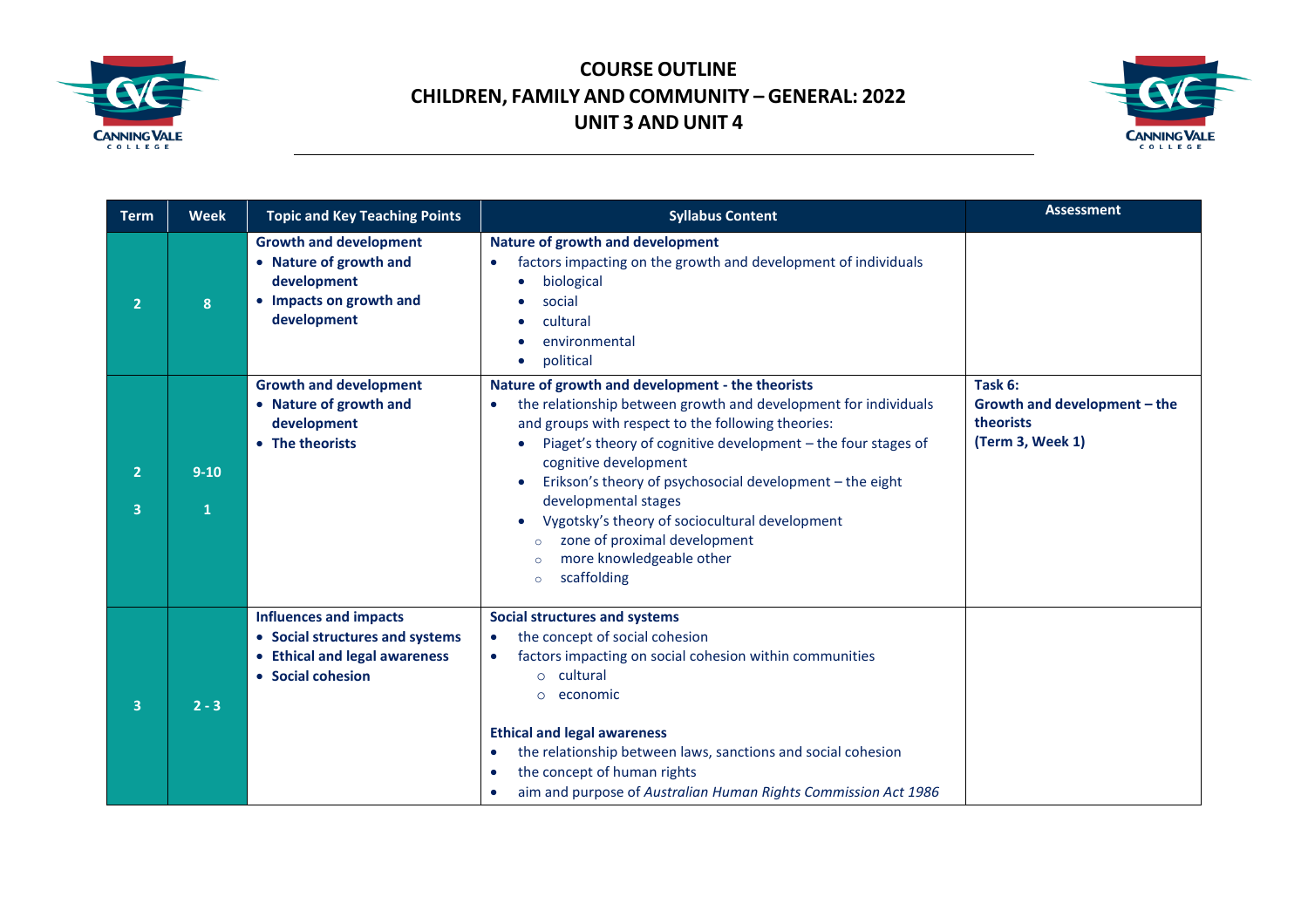



| <b>Term</b> | Week    | <b>Topic and Key Teaching Points</b>                                                      | <b>Syllabus Content</b>                                                                                                                                                                                                                                                                                                                                                                                                                                                                                                                                                                                                                                                                                                                                                                                                                                          | <b>Assessment</b>                                      |
|-------------|---------|-------------------------------------------------------------------------------------------|------------------------------------------------------------------------------------------------------------------------------------------------------------------------------------------------------------------------------------------------------------------------------------------------------------------------------------------------------------------------------------------------------------------------------------------------------------------------------------------------------------------------------------------------------------------------------------------------------------------------------------------------------------------------------------------------------------------------------------------------------------------------------------------------------------------------------------------------------------------|--------------------------------------------------------|
| 3           | $4 - 6$ | <b>Taking action</b><br>• Communication and<br>advocating<br>• Managing and collaborating | <b>Communication and advocating</b><br>evaluation of information gathered from primary and secondary<br>sources<br>the role of the advocate<br>$\bullet$<br>types of advocacy<br>$\bullet$<br>o self<br>individual<br>group<br>$\circ$<br>systemic<br>$\circ$<br>advocacy skills<br>active listening<br>$\circ$<br>effective communication<br>$\circ$<br>assertiveness<br>$\circ$<br>resourcefulness<br>$\Omega$<br>negotiation<br>$\circ$<br>advocacy of a local, state or national issue<br>aims of empowerment<br>awareness of the rights of people<br>$\circ$<br>ability to make decisions<br>$\circ$<br>development of autonomous behaviours<br>$\circ$<br>the interrelationship between advocacy and empowerment<br><b>Managing and collaborating</b><br>decision-making process, such as De Bono's Six Thinking Hats, and<br>consequence and sequel (C&S) | Task 7:<br><b>Advocacy project</b><br>(Term 3, Week 6) |